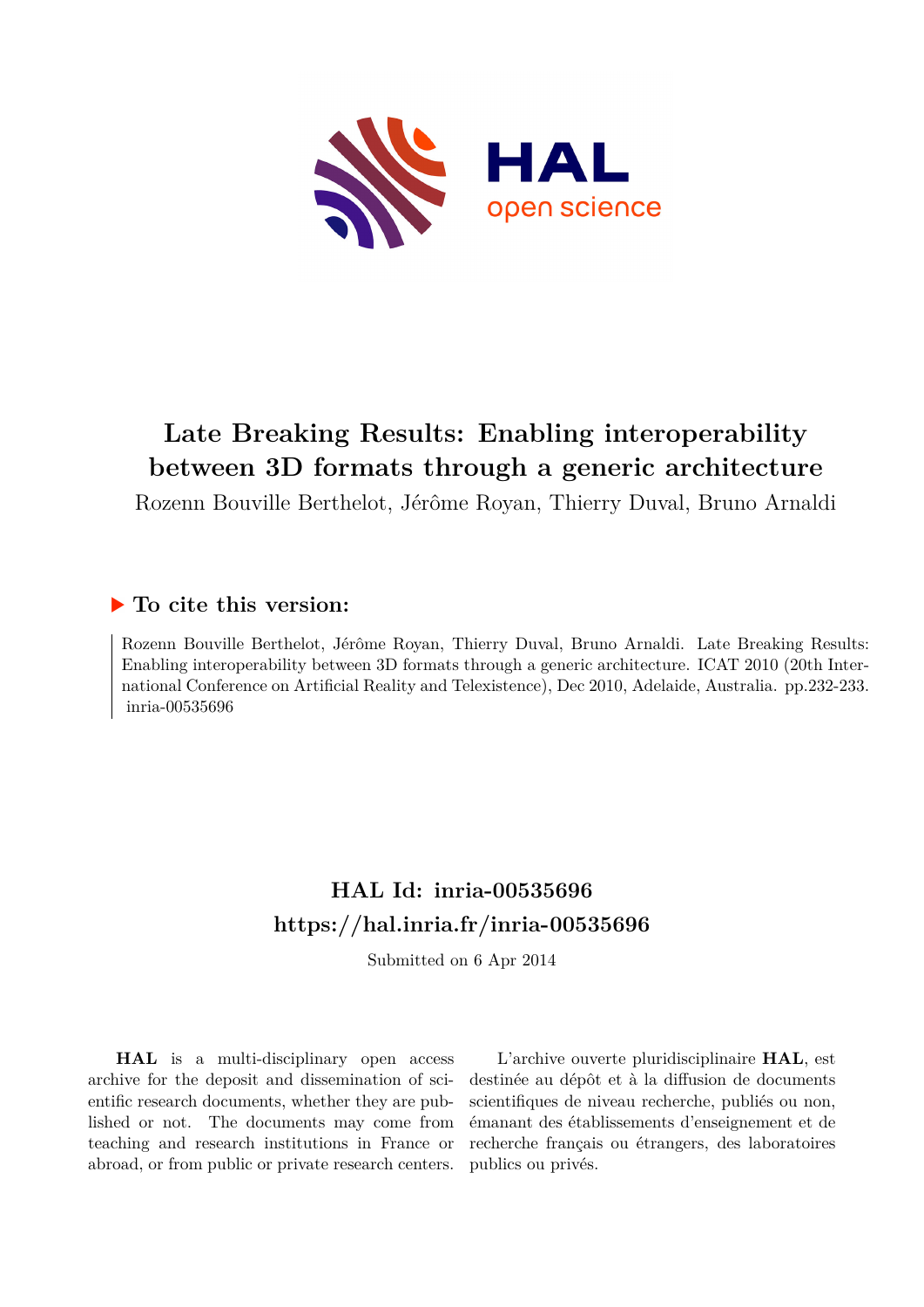## **Late Breaking Results: Enabling interoperability between 3D formats through a generic architecture**

Rozenn Bouville Berthelot<sup>∗</sup> Orange Labs and IRISA, Rennes, France

Jérôme Royan† Orange Labs France

Thierry Duval‡ IRISA, Rennes, France

Bruno Arnaldi§ IRISA, Rennes, France



Figure 1: Our architecture allows the loading of any 3D graphics format simultaneously in any available rendering engine. The scene graph adapter is an interface that adapts a scene graph (SG) of a given format into a renderer scene graph and which also allows the rendering part to request this scene graph.

#### **ABSTRACT**

The ever growing number of 3D formats and rendering engines inevitably leads to compatibility problems, which makes difficult the use of any 3D format into a rendering engine and nearly impossible the interoperability between them. We thus propose a generic architecture able to decode and mix 3D formats whatever the rendering engine used by Virtual Reality platforms. This architecture is based on a scene graph adapter which relies on two APIs to handle each 3D format, wrap each rendering engine and allow them to communicate. Thanks to this flexible architecture, format and renderer wrappers are both reusable.

Index Terms: I.3.7 [Computer Graphics]: Three-Dimensional Graphics and Realism—Virtual reality; D.2.12 [SoftwareEngineering]: Interoperability—Data mapping; D.2.13 [SoftwareEngineering]: Reusable Software—Reusable libraires

#### **1 INTRODUCTION**

Interoperability in computer science has always been a challenging problem. In this paper we will focus on the problem of 3D content interoperability. As stressed by Polys in [4], interoperability is a "crucial requirement for success" of Virtual Reality (VR) systems. Creating 3D content is indeed expensive and time-consuming and slows the widespread of VR. However there exist more than 50 3D graphics formats (including proprietary formats) and although some of them are more or less abandoned, new ones continue to appear such as XML3D [5] which has been released this year. These formats are of different types and we propose to classify them as: a) 3D modeller formats (3ds Max, Maya, ...) b) 3D renderer formats (Ogre mesh, Unity, ...) c) exchange formats (Autodesk's fbx, Collada, ...) d) scene description formats (VRML, X3D, ...).

In the following we will focus on the problem of generating a 3D scene composed of several 3D contents defined in different 3D

formats. Our goal is to propose an architecture that can perform this task without transcoding these contents whatever their formats and the targeted viewer (for example loading Collada and X3D objects in the same viewer directly).

As it is noticed in [2], there exists so far no other solution to this problem than to resort to format conversion. Each rendering engine supports a limited amount of input formats. Contents that are not supported must be converted but this process often leads to a loss of functionalities. Actually the reason why new formats are still emerging is to bring new features that do not exist in other formats, which means that content degradation must be avoided as much as possible. Mixing several 3D formats allows functionality mixing e.g. loading a Collada object with physics properties in an X3D scene to examine it using X3D's navigation and interaction functionalities. The possibility to mix 3D formats also allows a more efficient collaborative work. Research teams can share their resources without being hampered by compatibility problems.

On the other hand we observe that there are many similarities in 3D formats. Most of them are based on a scene graph data structure. They also use similar ways to model objects and to organise data in the scene graph (similar shapes description with a separation between geometry and appearance, similar modeling transformation, similar grouping node, similar primitive shapes, ...). Likewise we observe that most rendering engines also use scene graph representations even if it is aimed at different usages and even if they have different functionalities.

These observations lead us to the conclusion that it must be possible to describe a generic scene graph interface allowing cooperation between a given 3D format scene graph and the renderer scene graph.

#### **2 THE GENERIC ARCHITECTURE WE PROPOSE**

We propose a scene graph adapter interface to be used in a flexible architecture that allows simultaneous rendering of multiple 3D formats with any rendering engine. This architecture is to be used in an application that will not be described in this paper. As shown in figure 1, our architecture is composed of 4 components: a) format decoders, b) *format wrappers*, c) the *renderer wrapper*, d) the rendering engine.

The format decoders parse input files of a given format and also manage scene graph updates as well as format specific processes. They are specific to each 3D format and can integrate any useful

<sup>∗</sup> e-mail: rozenn.bouville@orange-ftgroup.com

<sup>†</sup> e-mail:jerome.royan@orange-ftgroup.com

<sup>‡</sup> e-mail:thierry.duval@irisa.fr

<sup>§</sup> e-mail:bruno.arnaldi@irisa.fr